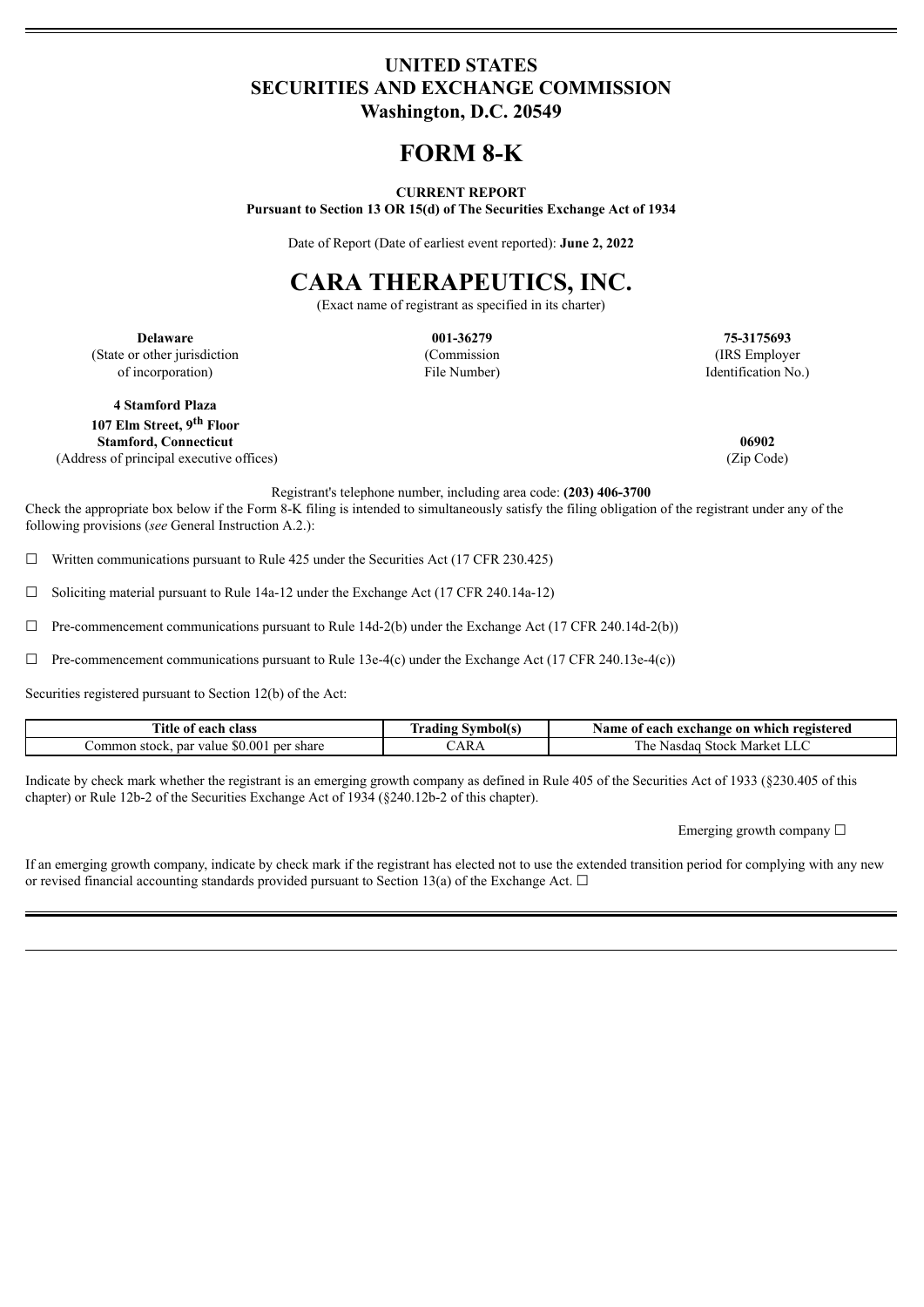#### **Item 5.07 Submission of Matters to a Vote of Security Holders.**

On June 2, 2022, Cara Therapeutics, Inc. (the "Company") held its Annual Meeting of Stockholders ("Annual Meeting"). At the Annual Meeting, the Company's stockholders voted on the three proposals set forth below. A more detailed description of each proposal is set forth in the Company's Proxy Statement filed with the Securities and Exchange Commission on April 22, 2022.

#### **Proposal 1 – Election of Directors**

Dr. Jeffrey L. Ives, Ph.D. and Mr. Christopher Posner were each elected to serve as a director of the Company's Board of Directors until the 2025 Annual Meeting of Stockholders and until his successor is duly elected or until his earlier resignation or removal, by the following votes:

| Nominee                | Votes For  | <b>Votes Withheld</b> | <b>Broker Non-Votes</b> |
|------------------------|------------|-----------------------|-------------------------|
| Jeffrey L. Ives, Ph.D. | 28,330,186 | 6.349.767             | 9.753.243               |
| Christopher Posner     | 34,246,323 | 433.630               | 9,753,243               |

#### Proposal 2 - Approval, on a Non-Binding Advisory Basis, of the Compensation of the Company's Named Executive Officers

The stockholders approved, on a non-binding advisory basis, the compensation of the Company's named executive officers, by the following votes:

| Votes For    | <b>Votes Against</b> | Abstentions | <b>Broker Non-Votes</b> |
|--------------|----------------------|-------------|-------------------------|
| 27, 112, 737 | .510,336             | 56,880      | 9.753.243               |

#### **Proposal 3 – Ratification of the Selection of Independent Registered Public Accounting Firm**

The stockholders ratified the selection by the Audit Committee of the Board of Directors of the Company of Ernst & Young LLP as the Company's independent registered public accounting firm for the year ending December 31, 2022, by the following votes:

| Votes For  | Votes Against | <b>Abstentions</b> | <b>Broker Non-Votes</b> |
|------------|---------------|--------------------|-------------------------|
| 44,134,909 | 238,342       | 59,945             |                         |
|            |               |                    |                         |